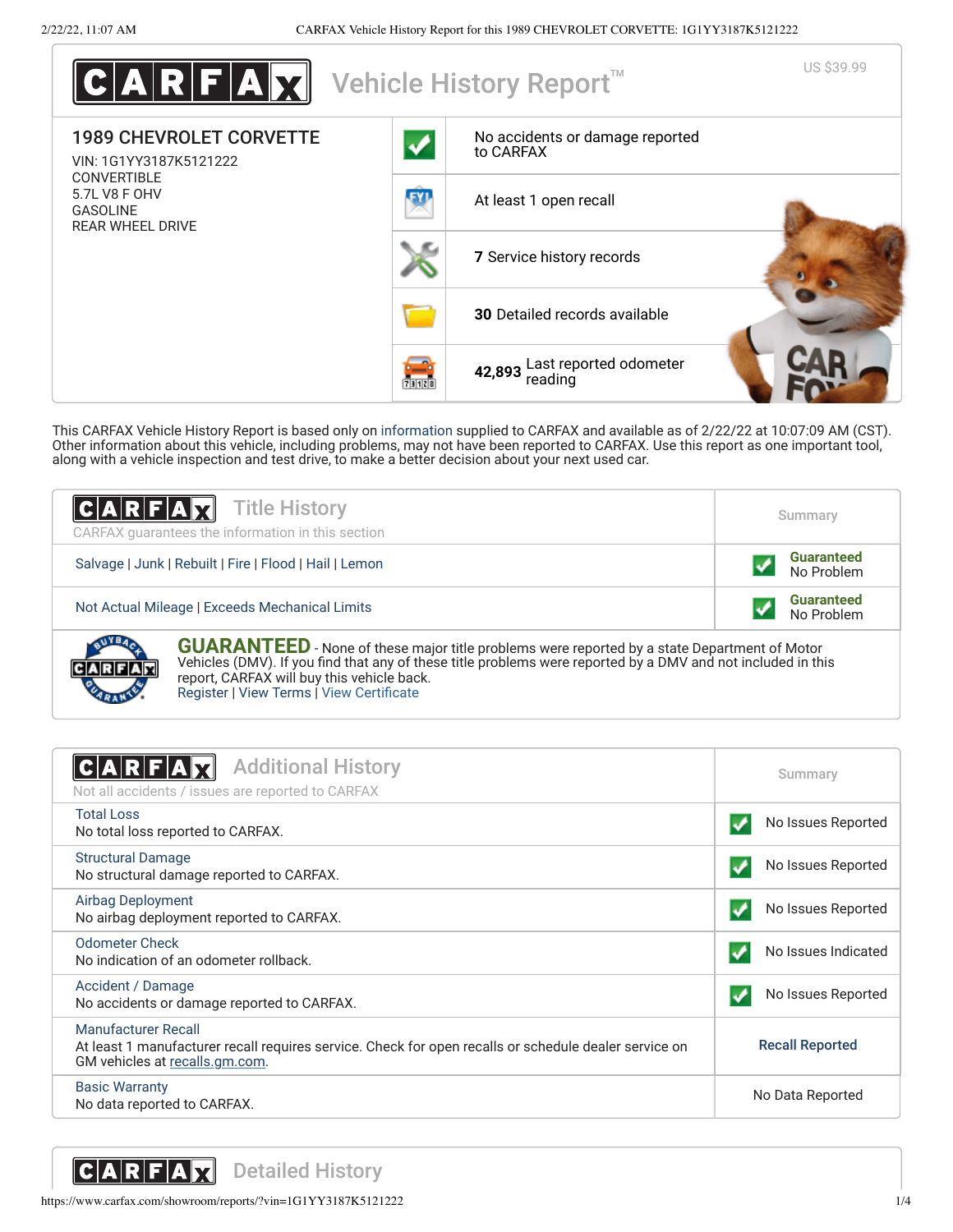<span id="page-1-0"></span>

| Date       | <b>Mileage</b>        | Source                                                                                                                              | <b>Comments</b>                                                                                                                                           |
|------------|-----------------------|-------------------------------------------------------------------------------------------------------------------------------------|-----------------------------------------------------------------------------------------------------------------------------------------------------------|
| 10/01/1991 | <b>General Motors</b> | Manufacturer Safety recall issued<br>- Recall #N910058<br>- SAFETY BELT RETRACTORS-LEFT SIDE<br>- Status: Remedy Available          |                                                                                                                                                           |
|            |                       | Locate an authorized General Motors dealer to obtain<br>more information about this recall.                                         |                                                                                                                                                           |
| 10/01/1991 | <b>General Motors</b> | Manufacturer Safety recall issued<br>- Recall #N910059<br>- SAFETY BELT RETRACTORS-RIGHT SIDE<br>- Status: Remedy Available         |                                                                                                                                                           |
|            |                       | Locate an authorized General Motors dealer to obtain<br>more information about this recall.                                         |                                                                                                                                                           |
| 08/01/1993 |                       | <b>General Motors</b>                                                                                                               | <b>Manufacturer Customer Satisfaction Program issued</b><br>- Program #N930041<br>- EVAPORATIVE EMISSION HOSE DETERIORATION<br>- Status: Remedy Available |
|            |                       |                                                                                                                                     | Locate an authorized General Motors dealer to obtain<br>more information about this campaign.                                                             |
| 06/03/2000 |                       | Minnesota<br>Motor Vehicle Dept.                                                                                                    | Vehicle purchase reported                                                                                                                                 |
| 09/11/2000 |                       | Minnesota<br>Motor Vehicle Dept.<br>Mora, MN<br>Title #B2550M275                                                                    | Title or registration issued<br>- New owner reported<br>- Exempt from odometer reporting                                                                  |
| 06/12/2002 |                       | Minnesota<br>Motor Vehicle Dept.<br>Mora, MN<br>Title #B2550M275                                                                    | Title or registration issued<br>- Exempt from odometer reporting<br>- Vehicle color noted as Maroon                                                       |
| 06/02/2003 |                       | Minnesota<br>Motor Vehicle Dept.<br>Mora, MN<br>Title #B2550M275                                                                    | Title or registration issued<br>- Exempt from odometer reporting<br>- Vehicle color noted as Maroon                                                       |
| 06/14/2004 |                       | Minnesota<br>Motor Vehicle Dept.<br>Mora, MN<br>Title #B2550M275                                                                    | Title or registration issued<br>- Exempt from odometer reporting<br>- Vehicle color noted as Maroon                                                       |
| 06/16/2004 |                       | Mora Chevrolet Buick<br>Mora, MN<br>320-679-2133<br>morachevbuick.com<br>4.8 / 5.0<br>18 Verified Reviews<br>771 Customer Favorites | Vehicle serviced<br>- Battery/charging system checked<br>- Oil and filter changed<br>- Electrical system checked                                          |
| 06/16/2005 |                       | Minnesota<br>Motor Vehicle Dept.<br>Mora, MN<br>Title #B2550M275                                                                    | Title or registration issued<br>- Exempt from odometer reporting<br>- Vehicle color noted as Maroon                                                       |
| 07/05/2006 |                       | Minnesota<br>Motor Vehicle Dept.<br>Mora, MN<br>Title #B2550M275                                                                    | Title or registration issued<br>- Exempt from odometer reporting<br>- Vehicle color noted as Maroon                                                       |
| 09/09/2008 |                       | Mora Chevrolet Buick<br>Mora, MN<br>320-679-2133<br>morachevbuick.com<br>4.8 / 5.0<br>18 Verified Reviews                           | C Vehicle serviced<br>- Antenna replaced<br>- Electrical system checked<br>- Fuel system cleaned/serviced                                                 |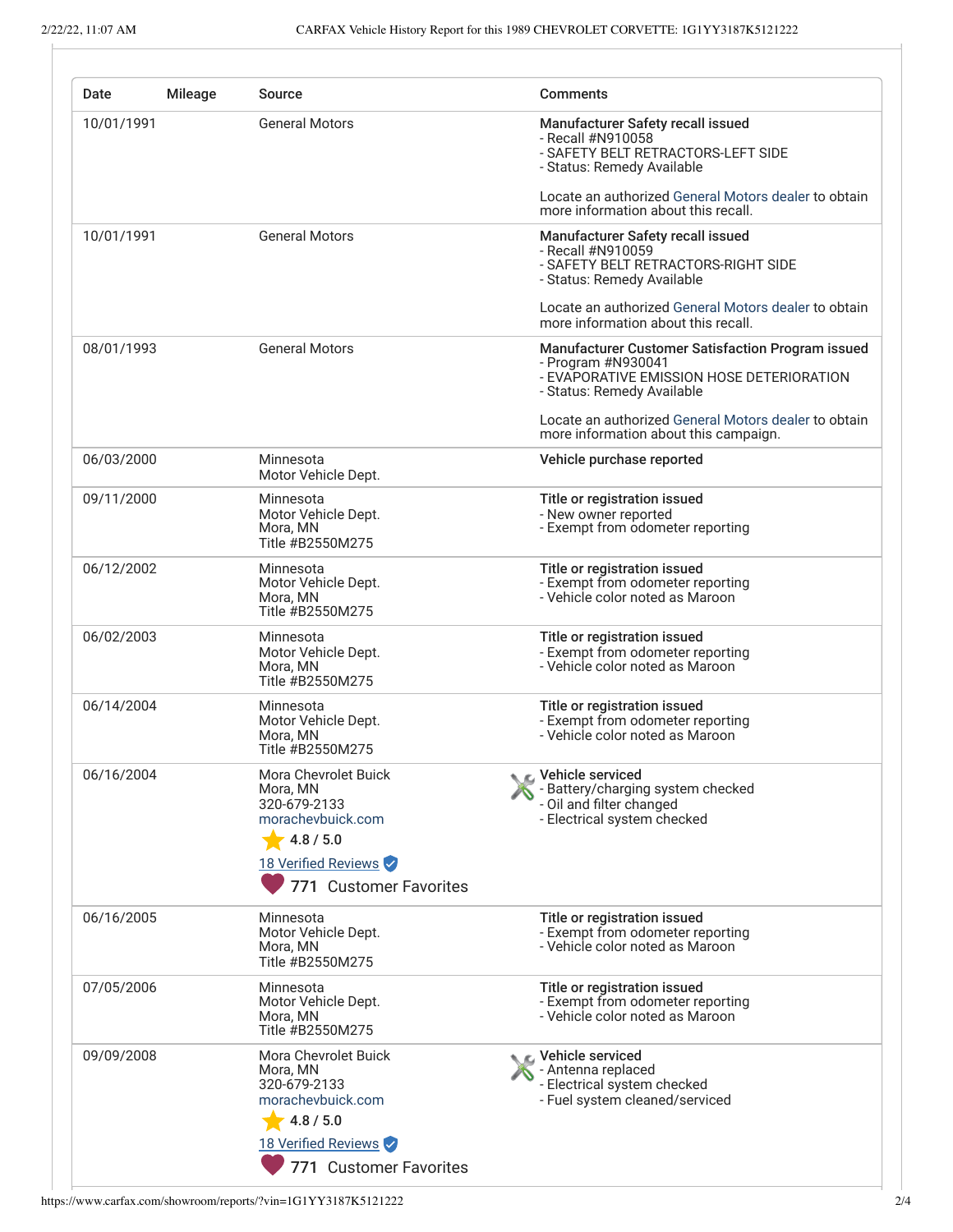| 2/22/22, 11:07 AM |        |                                                                                                                                     | CARFAX Vehicle History Report for this 1989 CHEVROLET CORVETTE: 1G1YY3187K5121222                     |
|-------------------|--------|-------------------------------------------------------------------------------------------------------------------------------------|-------------------------------------------------------------------------------------------------------|
| 09/18/2008        | 37,441 | Mora Chevrolet Buick<br>Mora, MN<br>320-679-2133<br>morachevbuick.com<br>4.8 / 5.0<br>18 Verified Reviews<br>771 Customer Favorites | Vehicle serviced<br>Fuel system cleaned/serviced                                                      |
| 07/08/2009        | 39,249 | Mora Chevrolet Buick<br>Mora, MN<br>320-679-2133<br>morachevbuick.com<br>4.8 / 5.0<br>18 Verified Reviews<br>771 Customer Favorites | Vehicle serviced<br>- Tire condition and pressure checked<br>- Oil and filter changed                 |
| 05/23/2011        |        | Minnesota<br>Motor Vehicle Dept.<br>Mora, MN<br>Title #B2550M275                                                                    | Registration issued or renewed<br>- Exempt from odometer reporting<br>- Vehicle color noted as Maroon |
| 07/18/2011        |        | Mora Chevrolet Buick<br>Mora, MN<br>320-679-2133<br>morachevbuick.com<br>4.8 / 5.0<br>18 Verified Reviews<br>771 Customer Favorites | Vehicle serviced<br>- Vehicle washed/detailed<br>- Oil and filter changed                             |
| 06/01/2012        |        | Minnesota<br>Motor Vehicle Dept.<br>Mora, MN<br>Title #B2550M275                                                                    | Registration issued or renewed<br>- Exempt from odometer reporting<br>- Vehicle color noted as Maroon |
| 07/08/2013        |        | Minnesota<br>Motor Vehicle Dept.<br>Mora, MN<br>Title #B2550M275                                                                    | Registration issued or renewed<br>- Exempt from odometer reporting<br>- Vehicle color noted as Maroon |
| 06/19/2014        |        | Minnesota<br>Motor Vehicle Dept.<br>Mora, MN<br>Title #B2550M275                                                                    | Registration issued or renewed<br>- Exempt from odometer reporting<br>- Vehicle color noted as Maroon |
| 06/01/2015        |        | Minnesota<br>Motor Vehicle Dept.<br>Mora, MN<br>Title #B2550M275                                                                    | Registration issued or renewed<br>- Exempt from odometer reporting<br>- Vehicle color noted as Maroon |
| 06/06/2016        |        | Minnesota<br>Motor Vehicle Dept.<br>Mora, MN<br>Title #B2550M275                                                                    | Registration issued or renewed<br>- Exempt from odometer reporting<br>- Vehicle color noted as Maroon |
| 06/23/2017        |        | Minnesota<br>Motor Vehicle Dept.<br>Mora, MN<br>Title #B2550M275                                                                    | Registration issued or renewed<br>- Exempt from odometer reporting<br>- Vehicle color noted as Maroon |
| 07/17/2018        |        | Minnesota<br>Motor Vehicle Dept.<br>Mora, MN<br>Title #B2550M275                                                                    | Title or registration issued<br>- Exempt from odometer reporting<br>- Vehicle color noted as Maroon   |
| 10/26/2018        |        | Minnesota<br>Motor Vehicle Dept.<br>Mora, MN<br>Title #B2550M275                                                                    | Title or registration issued<br>- Exempt from odometer reporting<br>- Vehicle color noted as Maroon   |
| 08/07/2019        |        | Michigan<br>Motor Vehicle Dept.                                                                                                     | Vehicle purchase reported                                                                             |
| 08/14/2019        |        | Michigan<br>Motor Vehicle Dept.                                                                                                     | Registration issued or renewed                                                                        |

Fairgrove, MI